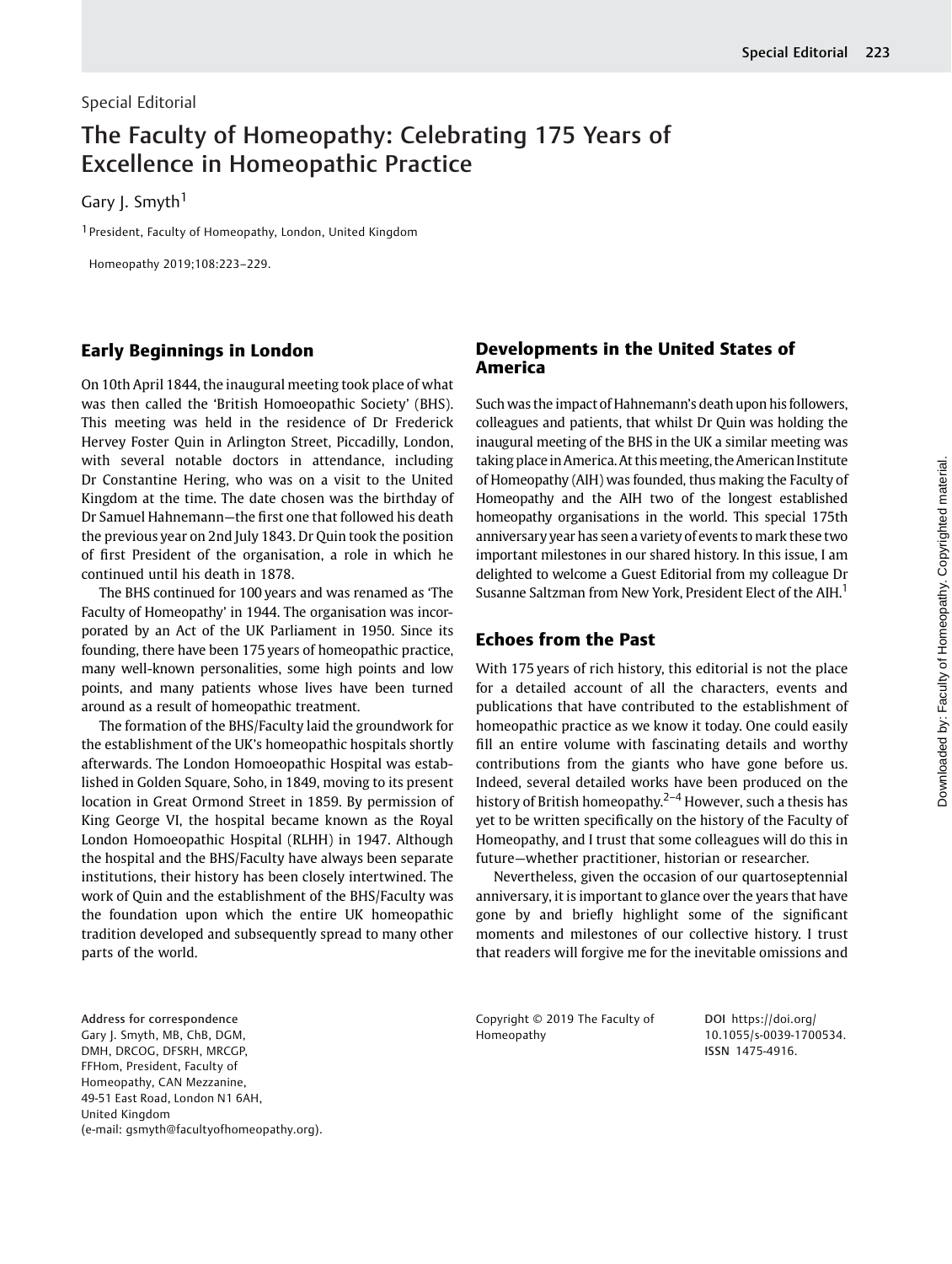the necessary brevity of my comments. This is in no way a reflection on their importance, but rather a consequence of the limited space within this editorial.

In the 175 years since that inaugural meeting in London, there have been many thousands of doctors and other healthcare professionals who have been members of the Faculty of Homeopathy. Many of them, through their hard work and dedication, have etched their names into our history and are remembered forever for their contributions. To date, there have been 81 Presidents of the Faculty, 98 Faculty-organised Congresses, and 108 years of publication of this journal, which has been edited by no fewer than 17 esteemed colleagues,<sup>5</sup> including the current Acting Editor.

### Homeopathy Journal

In the early years following the foundation in 1844, there were various other organisations, reflecting the various schools of thought and divergence of opinion that existed at the time. There were also several notable publications in those early days, including the Journal of the British Homoeopathic Society, The Annals and Transactions of the British Homeopathic Society, The British Homoeopathic Review, The Annals of the London Homoeopathic Hospital, the British Journal of Homoeopathy and various others. These publications are available in various locations and contain a wealth of fascinating material regarding those early years.

In January 1911, this current journal was launched as the British Homoeopathic Journal, with the first Editors being Dr Giles Forward Goldsborough and Dr Thomas George Stonham, both of whom were former Presidents of the BHS. In their opening editorial note, they stated 'The aim of this Journal is not dogmatism but an exhibition of practical experience illustrating *the rule of Similars'.*<sup>5</sup> The journal continued with slight modifications of the spelling of the name and then, in 2001, the name was changed to its current, Homeopathy. One of the reasons for the change of name was to reflect the increasingly international nature of the publication.

From 1998, the journal has been published in partnership with a commercial publisher. This was initially Stockton Press, then Elsevier from 2002, and Thieme Medical Publishers from 2018 to the present.An historicmilestonewas achievedin 1998 when the journal was accepted for indexing in Medline. In 2009, the journal received an Impact Factor, which has continued to show a healthy improvement since then. These changes have resulted in an increase in the journal's status, and now in 2019, Homeopathy has become the leading international journal for homeopathy research,with over 100,000 downloads per year. It continues to occupy a unique and special place as being the only peer-reviewed journal dedicated to homeopathy, indexed in Medline and with an Impact Factor.

The longest serving Editor of the journal was Dr Peter Fisher, the incumbent for 32 years from 1986 to 2018. It was under his editorship that peer review was introduced, Medline listing was achieved, an Impact Factor was awarded and a definite change was made to transform what was a British-focused publication into a truly international journal of homeopathy. Nowadays, one only has to glance at the first few pages of a volume to see the international flavour of both the Editorial Board and the origin of the published papers. In this edition, for example, I am glad to see review or original research articles from authors in Brazil, India, Israel, Turkey and the Netherlands.

In 2011, the journal celebrated its centenary, with a fascinating selection of reprinted papers from each decade of its history. I would encourage readers to revisit some of those papers, plus the accompanying editorial by Dr Peter Fisher in which he speculated on what the future might hold.<sup>5</sup> The same issue also features an interesting reflective article by Dr Anthony Campbell, who edited the journal from 1981 to 1986.<sup>6</sup>

#### Leading Lights, 1844–1944

Aside from Dr Quin's, there are many names of other wellknown members from the early years of the organisation, some of whom also occupied the position of President. Amongst others, these include Dr Robert Ellis Dudgeon, Dr Alfred Crosby Pope, Dr John Galley Blackley and Dr John Henry Clarke. John Blackley's father was Dr Charles Harrison Blackley, a physician at the Manchester Homoeopathic Hospital, who contributed greatly to our understanding of immunology and, in particular, hay fever. Through his research, he was the first person to identify pollens as the cause of hay fever, $^7$  and the first person to fully describe and study allergens. $8 \ln 1873$ , he was so impressed by the infinitesimal quantity of allergens required to cause the symptoms of hay fever that he trained in homeopathy.<sup>9</sup>

Dr Richard Hughes deserves special mention, being known as the 'Grand Old Man of British Homeopathy'. He was a prolific writer and scholar and was appointed as Lecturer in Materia Medica by the BHS. He was famously a low-potency prescriber, who advocated a pathological approach and emphasised the need to maintain a scientific basis to homeopathy. He also encouraged a close relationship between homeopathic and allopathic physicians, pursuing a much more integrated approach than had been the case previously. Needless to say, this generated considerable opposition within the homeopathy community and elsewhere.

One of Richard Hughes' most significant publications was the four volumes of his Cyclopaedia of Drug Pathogenesy, which took 7 years to prepare (1884–1891) and which was a joint project between the BHS and the  $AH<sup>10</sup>$  In 1898, Richard Hughes was present when Samuel Hahnemann's body was disinterred from his tomb for reburial under a more suitable memorial at the Père Lachaise Cemetery in Paris.<sup>11</sup> Such was his impact on homeopathy, the Faculty of Homeopathy still organises an annual 'Richard Hughes Memorial Lecture' in London.

In 1894, the organisation marked the 50th anniversary of its founding. The President at the time was Dr Hugh Cameron, who was the only person then still alive that had been present at the inaugural meeting 50 years earlier. In his introductory address, he included his first-hand recollection of the occasion:

'In the name of the British Homoeopathic Society, and in my own, I do heartily bid you welcome and congratulate you on this the joyful occasion of the first meeting of the Jubilee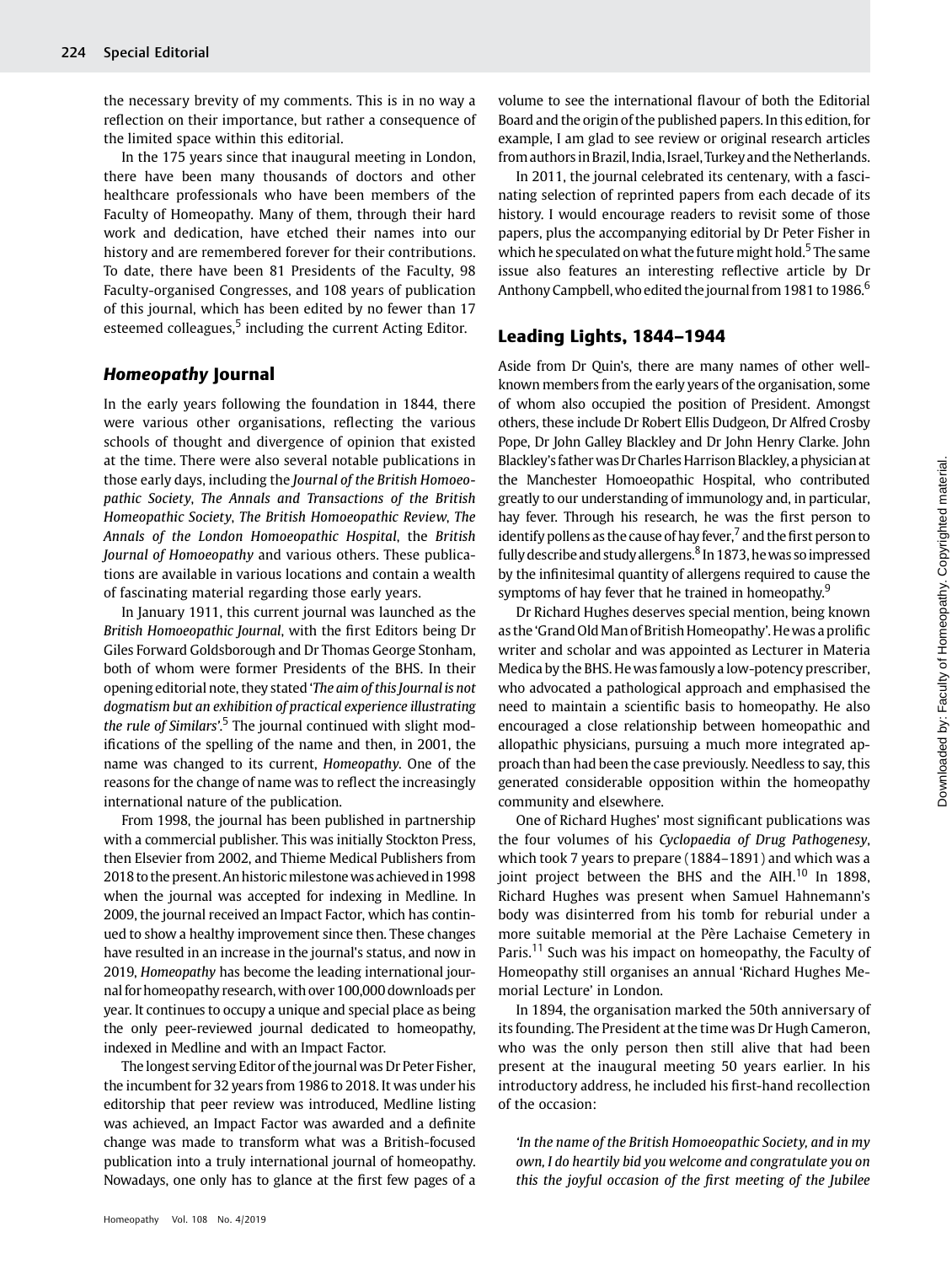Session of our beloved Society. It is impossible for me to express my gratification in having the privilege of taking a part in this celebration, and in witnessing the full realization of those sanguine hopes (not unmixed with anxieties and fears), which animated that little band of devoted men, only eight in number, who, fifty years ago, rallied round Dr Quin on that night when he laid the first stone of the foundation of this Society, and of whom I alone survive. When I think of that scene, that round baize-covered table we all sat at, with room to spare, of the faces of so many friends — Quin, Partridge, Giglioli, Mayne, Dunsford, Hering, Wood (whose features and expressions and manners are as clearly in my recollection at this moment as if I had seen them only yesterday), notwithstanding the cordial satisfaction which I experience at present in beholding the splendid proportions of this gathering, and then recall to memory that little circle half a century ago, the retrospect, I assure you, is one of no small sadness to me. Our present most prosperous condition could not be more enthusiastically hailed by us than by those first members, could they have witnessed it. In one glorious respect our Society, however large its proportions and however general the influence of homeopathy may become, can never surpass that lofty spirit of honour that permeated the whole of that little band — a spirit that in all ages, and in the noblest traditions of our great profession, has ruled the conduct of all medical men worthy of the name. May that vital spirit be the guide of every colleague whom the Society admits to its ranks! Success may not always attend even our most worthy members, but honourable conduct is within the possession of us all; no success can ever be a recompense which is won by the sacrifice of honour.'<sup>12</sup>

Another worthy mention from this period is Dr Fewster Robert Horner, an ardent opponent of homeopathy, who was closely involved in suppressing the cholera statistics of the London Homoeopathic Hospital in 1854. He was also a former President and Vice President of the British Medical Association. However, after being tasked with investigating homeopathy, he realised its potential and later became a homeopathic physician. In 1868, he wrote: 'Yet up to the very time of instituting my enquiry – and it is with humility I make the confession – blinded by prejudice and ignorance, like most of the profession in Hull and elsewhere, I deemed Homeopathy a vain and impossible thing. […] I had far more expectation of unmasking and exposing it as a fallacy, than I had of finding in it that good by which the evils of the old practice of medicine might be obviated, and a more gentle but a far more efficient method of cure be substituted. […] I felt that the time had arrived when something must be done, both by the individual and the collective efforts of the profession: the onward spread of Homeopathy must be stayed. […] Notwithstanding the oft repeated declaration of my professional brethren to the contrary, it was too apparent that it was not 'dying out', but was steadily progressing, nay, rapidly extending itself. […] Strange, strange, truly, that the medical profession should persist in denying, yea, in heaping obloquy and ridicule upon a science of which they know themselves – and confess themselves – to be

wholly or essentially ignorant.'<sup>13</sup> He was one of many physicians who initially set out to disprove homeopathy but, after studying the discipline closely, became convinced of its curative powers and ultimately trained as a homeopathic physician.

Particular mention must also be made of Dr Edwin Awdas Neatby, Dr Thomas Miller Neatby, Dr Washington Epps and Dr John Epps. The latter, along with then President, Dr George Burford, and others were instrumental in the establishment of the British Homeopathic Association (BHA) in 1902, a charity dedicated to promoting and developing the study and practice of homeopathy. Today, the BHA is the leading homeopathy charity in the UK and continues to work closely with and support the activities of the Faculty of Homeopathy.

In 1903, the Missionary School of Medicine was established to provide courses for non-medical missionaries before they left the UK to take the Christian gospel to other parts of the world. In addition to homeopathy, the teaching included some aspects of tropical medicine and surgery, with many of the graduates of the School playing an important role in taking homeopathy to other countries.<sup>14</sup>

Another important transatlantic link was from 1908 to 1913, when the Sir Henry Tyler Scholarship enabled a number of young UK homeopathic doctors to travel to Chicago to train with Dr James T Kent. Amongst them was Sir Henry's daughter, Dr Margaret Tyler, who later became one of the most influential homeopaths of her generation. One of her most famous publications, Tyler's 'Homoeopathic Drug Pictures' continues to be a reference source for practitioners today. Tyler also brought back to the UK the Kentian philosophy, with its high-potency prescribing and increasing emphasis on the 'constitution'. Whilst this clashed with the traditional Hughesian philosophy that had been so prevalent previously, through the influence of Tyler and her colleagues, UK homeopathic practice had changed forever.

Others amongst that group who trained in the USA were Dr (later Sir) John Weir, Dr Douglas Borland, Dr Robert Gibson Miller and Dr Harold Fergie Woods. Sir John Weir became a giant in homeopathy and was homeopathic physician to six different monarchs: King Haakon VII of Norway, King Edward VII, King George V, King Edward VIII, King George VI and Queen Elizabeth II. One of the most enduring traditions throughout the history of homeopathy in the UK has been the appointment of homeopathic physicians to the Royal Family. Dr Quinwas the first such appointment and this practice has continued in the years since then, with various Faculty members providing medical services personally to the reigning Monarch and their family. In addition to Sir John Weir, Dr Margery Blackie, Dr Charles Elliott, Dr R William Davey and Dr Peter Fisher have all had responsibilities in this regard.

# Carrying the Torch, 1944–2019

As World War II was drawing to a close and in the years that followed, there were radical changes in how healthcare was delivered in the UK. A 1944 'White Paper' paved the way for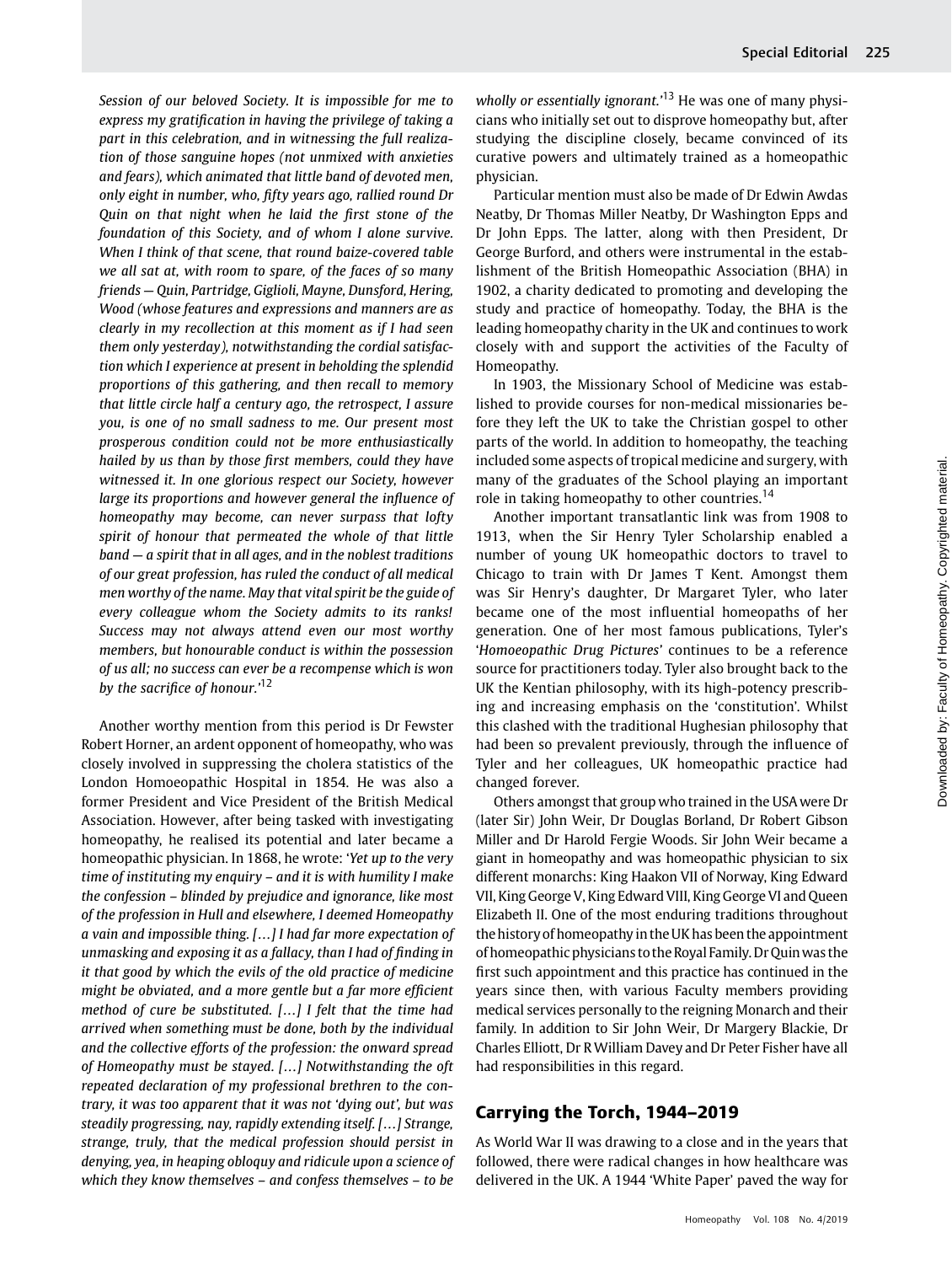the NHS Act 1946, which later came into effect in 1948, establishing a new and comprehensive 'National Health Service' for all citizens, free at the point of delivery. This was a significant development and completely changed the way in which healthcare was delivered across the UK. Agreements were reached that resulted in the existing homeopathic hospitals becoming part of the NHS. In the discussions leading up to this change, it was felt by many that the future of homeopathy would be better served if the BHS were to change its name to 'The Faculty of Homeopathy' and pursue a structure similar to other Royal Colleges. This was agreed in 1943, with the change taking place in 1944, on the centenary of the establishment of the organisation.

The first President to take the Chair of the newly named organisation (and the 52nd President since the original founding in 1844) was Sir John Weir. In a speech, recounting a previous meeting with Dr W E Boyd and Dr John Paterson, he acknowledged '…the heritage we had received from the keen observers of the past, but urged us at all costs to preserve that heritage, enlarge and develop it for the future generation of medical men'. <sup>15</sup> In addition, he appealed '...for help to make the Journal a valuable agent in disseminating the knowledge of Homeopathy'. These words are just as applicable in 2019 as they were back then.

Sir John went on to say, 'I would like to appeal to you all for loyalty to the Faculty and all that it stands for. It means much to the President and Council of any Society to have the sympathetic interest and co-operation of its members, and the presence of a full gathering is stimulating not only to the individual but to others. Regular attendance at a medical society should be a duty. Roosevelt has said that every man owes part of his time to the upbuilding of the profession to which he belongs. From the earliest times men have felt the need of some common medium to draw them together, hence organized societies, and the greatest service rendered was usually to the members themselves. It should be the intention of every member to take some active part in the business of the organization, and it brings out the best that is in him.' 15

He concluded with: 'Does the medical world belong only to the generation which inhabits it? Is it not rather an entailed estate, the income of which the present possessors have the right to enjoy, but not the right to squander or scatter? Are they not in honour bound to preserve the estate intact, institute and develop such permanent improvements as will tend to meet the wants of the generations which will follow?'<sup>15</sup> I trust that these words will be a challenge to all readers, contributors and editors of this journal, and to all of us who are associated with the discipline of homeopathy.

One of Sir John Weir's brightest and most outstanding students was Dr Margery Blackie, who also left deep impressions not only on the homeopathy world but on all who came into contact with her. Her uncle was Dr James Compton Burnett and, even as a child, she always wanted to be a doctor. In addition to occupying various roles in the Faculty of Homeopathy, she was appointed the first female President of the organisation in 1949. Allied to her work in her private practice, she was a Consultant at the RLHH and, in 1968, was appointed as homeopathic physician to Her Majesty the Queen. She had a deep interest in the promotion of homeopathy amongst other medical doctors and conducted regular teaching courses and 'fork suppers' in London. I am aware that a number of readers of this journal have fond memories of those days spent learning from Dr Blackie. She was a brilliant teacher with an international reputation. Her often vivid descriptions of various constitutional types left deep impressions on her students and all those who attended her classes. In order to ensure that this educational work could continue in future and also to encourage research within homeopathy, she established the Blackie Foundation Trust in 1971. This remains active today and the Faculty is grateful to the Trustees for their generous support of this journal.

Arising from his experience in the Children's Department of the RLHH, Dr Donald Foubister was the first person to describe the Carcinosin drug picture, publishing a landmark paper in 1958,<sup>16</sup> followed by a second paper in 1967.<sup>17</sup> His clinical experience correlated with the provings that had been undertaken by his colleague, Dr William Lees Templeton. Mention must also be made of the work of Drs Charles Wheeler, John Paterson and Elizabeth Paterson: between them they published extensive papers in this journal and brought to us the unique remedies that we have come to know as the 'bowel nosodes.' 18–21

In 1950, the Faculty was incorporated by an Act of the UK Parliament, the Faculty of Homeopathy Act 1950. The Act recognises the Faculty's role in regulating the education, training and practice of homeopathy by the medical profession. Amendments to the Byelaws and Regulations over the years have extended the Faculty's role to include other statutorily registered healthcare professionals. As Dr Blackie commented, 'This puts us in a unique position. The Colleges of Physicians, Surgeons and Gynaecologists have a Royal Charter, but no other medical body is incorporated by Act of Parliament.' 22

One of the lowest points in the history of the Faculty of Homeopathy and the wider homeopathic community was on 18th June 1972 when a group of 16 homeopathic doctors and colleagues were on board Flight BE548 en route to the Congress of the International Homoeopathic League in Brussels. Within only 3 minutes of taking off from London Heathrow Airport, the Trident jet crashed near the town of Staines, killing all 118 people on board. The accident became known as the Staines Air Disaster and remains one of the worst air catastrophes in the United Kingdom.

Amongst the dead were some of the brightest lights of the homeopathic community, including Dr John Raeside, one of the senior doctors at the RLHH and assistant to Dr Margery Blackie. Dudley Wootton Everitt, head of Nelson's Pharmacy, also died along with his wife, Margot Everitt, as did the young Dr Sergei William Kadleigh, another of Dr Blackie's assistants. As at other times during our history, the event was documented in the journal, $^{23}$  with the obituaries of those who died appearing in the subsequent edition.<sup>24</sup> The effects of the loss of these 16 senior colleagues was enormous and the impact was felt for many years afterwards.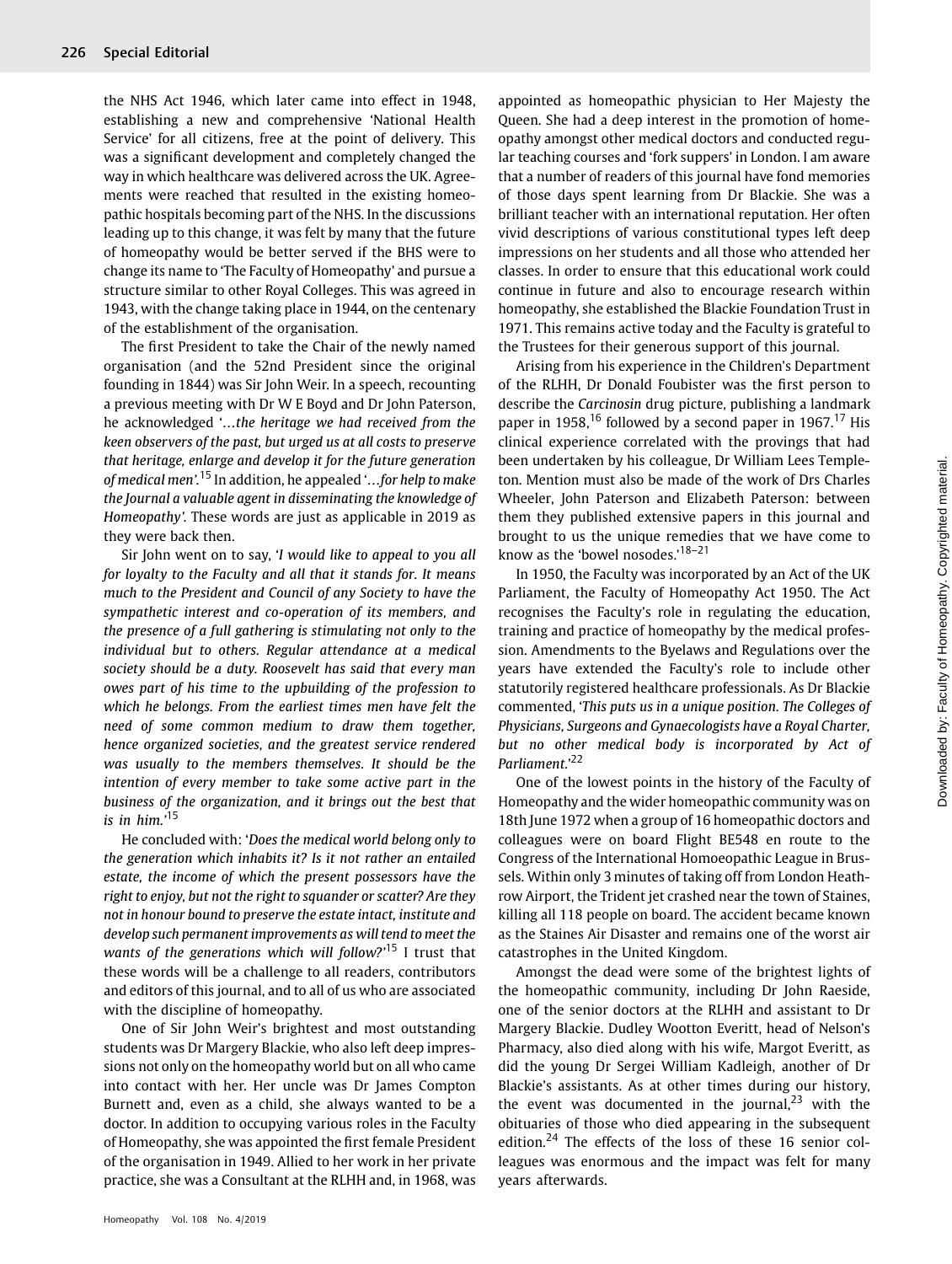In the years since then, the following colleagues have occupied the post of President of the Faculty of Homeopathy: Dr Charles Oliver Kennedy, Dr Geoffrey Martin, Dr Hamish Boyd, Dr Barry Rose, Dr John Hughes-Games, Dr David Spence, Dr Amitav Ghosh, Dr David Ratsey, The Right Hon Dr Dickson Mabon, Dr David Owen and Dr Bob Leckridge. In 2005, in keeping with the increasingly multi-disciplinary nature of the organisation, Mr John Saxton became the first veterinary surgeon to be elected President. In 2008, Dr Sara Eames became only the second female to be elected President, followed by Dr Helen Beaumont in 2014. In 2018, the organisation was privileged to have Dr Peter Fisher as President for 5 short months before his untimely death on 15th August 2018. Although Dr Fisher had occupied many other roles within

the organisation in the past—not least his long-term role as Editor-in-Chief of the journal—this was the first time that he had held the position of President. Upon his death, I became Acting President, prior to my formal election at the Faculty's Annual General Meeting in 2019.

Space does not permit me to include the names of many other influential and popular colleagues who have graced the stage of the Faculty of Homeopathy over the years. Drs William Bayes, Edward Bach, Thomas Dishington, James Kenyon, Douglas Borland and Ralph Twentyman are amongst many who made outstanding contributions to homeopathy.

My mind is drawn also to the various other professions that constitute the Faculty, and I am reminded of those giants of pharmacy, John Ainsworth and Steven Kayne, whose work was crucial to the continued availability of homeopathic medicines and to the training of many homeopathic pharmacists. Likewise, veterinarians George Macleod and Chris Day were instrumental in the establishment of veterinary homeopathy and their legacy is evident to all within the Faculty and the wider veterinary profession.

## Enthusiasm in the Present

From small beginnings, the Faculty has grown to become a large international organisation, with members in many countries worldwide. The Faculty has long been recognised as the pre-eminent membership organisation for statutorily regulated healthcare professionals who integrate homeopathy within their practice. Alongside increasing internationalism, the Faculty has also become increasingly multidisciplinary, embracing a wide range of healthcare professionals. Recent changes to its membership eligibility criteria have increased its appeal further to a wider cohort of practitioners.

In addition to membership activities, the Faculty has an important academic role in terms of setting educational standards for clinicians' professional training in homeopathy. The Faculty provides internationally recognised training pathways in homeopathy for doctors, dentists, pharmacists, vets and other statutorily regulated healthcare professionals. The Faculty's qualifications were among the first available anywhere in the world for medical doctors who practice homeopathy. Today these qualifications remain highly sought after and recognised around the world. A further aspect of Faculty work is, of course, in relation to research and specifically this journal, which is produced in partnership with Thieme Medical Publishers.

The Faculty also has a robust system of quality assurance that is well placed to develop further in future years. One aspect is the Faculty's status as a General Medical Council (GMC) 'Designated Body', offering annual appraisals to doctors and recommendations about the revalidation of doctors every 5 years to the GMC.

Promotion is another important activity of the Faculty, which actively promotes homeopathy within public, professional, political and scientific circles alike, defending the discipline and maintaining awareness of this effective and safe system of medicine. Given that most Faculty members have dual qualification and training in both conventional and homeopathic medicine, they have a unique perspective on healthcare and can effectively integrate these approaches.

All of these various activities are summarised in the Faculty's recently updated mission statement, which reads simply, 'To promote and support the highest standards of practice, education and research in Homeopathy'.

The Faculty's increasing international stance was illustrated this year by new collaborations with various different countries, which I look forward to see strengthening and increasing in the future. In April 2019, a Scientific Convention was arranged in Delhi, jointly organised by the Faculty of Homeopathy and India's Central Council for Research in Homeopathy. At that meeting, I was reminded afresh of many of the historical links between India and the UK and many of the eminent Indian homeopaths who have been associated with the Faculty of Homeopathy over the years. Herein is another separate article waiting to be written, but at present I am mindful of Dr P. K. Choudary, BSc, MBBS, FFHom, Dr R. S. Pareek, MDH, DFHom, Dr A. U. Ramakrishnan MBBS MFHom, PhD, Dr P. Sankaran, DFHom, Dr S. R. Wadia, MBBS, MFHom, and Dr C. C. Desai MBBS, DMS, MFHom. These are all highly respected names who, after having studied and gained qualifications from the Faculty of Homeopathy, went on to play important roles in the success and the respect in which homeopathy is now held in India and elsewhere in the world.

The most recent development in the Faculty's history came in June 2019, when His Royal Highness The Prince of Wales was announced as Patron of the Faculty of Homeopathy. This is an enormous honour not only for the Faculty but also for the entire homeopathy community. It is a fitting celebration of our 175 years and is also a fitting memorial to our late friend, colleague, former Editor-in-Chief and Faculty President, Dr Peter Fisher.

## Encouragement for the Future

With such weight of history behind us, so many examples of excellence, determination and inspiration, I am both encouraged and challenged as I look to the future. Whilst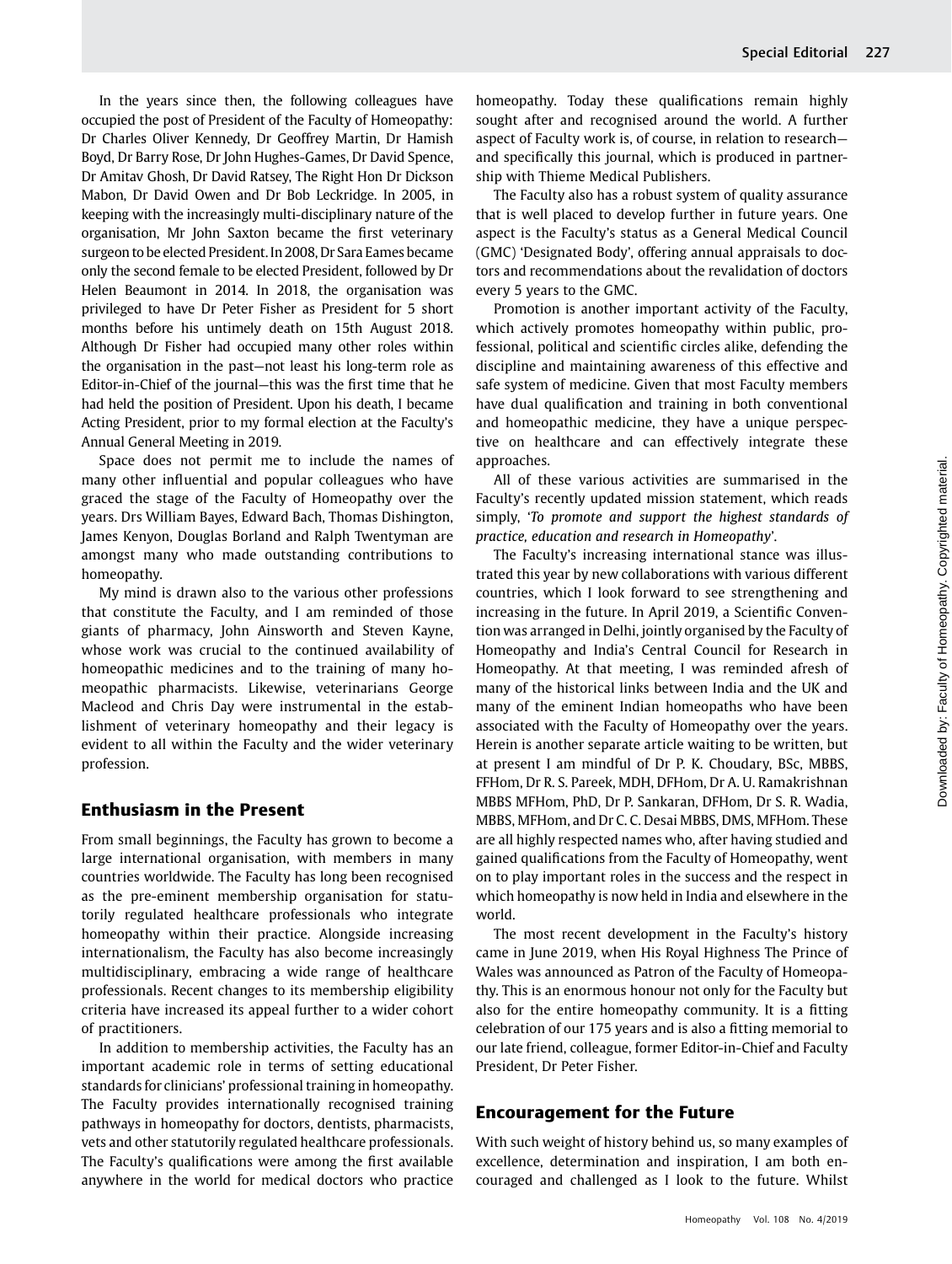those of us in the current generation of homeopathic practitioners have endured considerable opposition and difficulties, in many ways we are more privileged than those in the past, having the great example of our predecessors to follow. However, each of the names mentioned in this editorial has left an indelible impression on and a lasting contribution to the practice of homeopathy. To quote Johann Wolfgang von Goethe, 'The best thing which we derive from history is the enthusiasm that it raises in us'. The challenge is palpable to each of us to do what we can to ensure that we continue to build and expand both homeopathy and the Faculty of Homeopathy. Whilst there are certainly many challenges, there are also a great many opportunities.

When our colleagues in the AIH were building the monument to Samuel Hahnemann in Washington DC, one of the comments that they inscribed on the monument was 'Non Inutilis Vixi'—'I have not lived in vain'. This was certainly true of Hahnemann but could also be said for many others who followed after him. It is our responsibility to continue to carry the torch forward with a similar determination, ensuring that homeopathy thrives in the future and that increasing numbers of patients have access to homeopathic treatment. Furthermore, we must ensure that when another generation in 25 years' time writes about the 200th anniversary of the Faculty of Homeopathy, they will have the same pride in their history as that which we enjoy today.

Despite the richness of our past, I firmly believe that the words of C. S. Lewis are particularly applicable, when he said, 'There are far, far better things ahead than any we leave behind'. It is clear that the scientific evidence base for homeopathy is growing and soon should reach a critical mass that cannot be ignored or refuted. There is abundant evidence that the high dilutions used in homeopathy have positive effects beyond those of placebo. Clinical research is demonstrating that homeopathy is both safe and effective for a range of conditions. Despite some harsh opposition, homeopathy is increasing in popularity in many countries and there is clear evidence that integrating homeopathy within healthcare systems is associated with improved outcomes, less use of drugs including antibiotics, and economic benefits. Such is the weight of evidence that is now available, a leading Swedish researcher has remarked: 'To conclude that homeopathy lacks clinical effect, more than 90% of the available clinical trials had to be disregarded. Alternatively, flawed statistical methods had to be applied.'<sup>25</sup>

As we look forward, let us do so with positivity, with pride, with ambition and with determination. Let us embrace creativity, innovation and collaboration, forging new relationships and new international links with like-minded colleagues around the world. At the grand old age of 175 years, we look into the future with optimism.

As I close, I wish to express my heartfelt thanks to all those who have contributed to the success of both the Faculty of Homeopathy and this journal. Whether a member, friend, colleague, collaborator, donor, editor, publisher, researcher, subscriber, teacher or reader—every individual has played an

important part in bringing us collectively to this point in time.

I am reminded of Dr Frank Bodman's 1961 paper on 'The Life and Times of Dr Quin'.<sup>26</sup> Dr Bodman spoke about the influence and lasting legacy of Dr Quin and drew attention to the inscription at the grave of Sir Christopher Wren in St Paul's Cathedral, London. This reads simply 'Lector Si Monumentum Requiris Circumspice'—that is, 'Reader, if you seek his monument look around you'.

The lasting legacy of all of those colleagues whom I have mentioned is literally all around us. Together they have established homeopathy as a system of medicine, the Faculty of Homeopathy as a respected international organisation, and this journal as a key vehicle for the publication of highquality scientific research in homeopathy. May each of us feel the weight of the past upon our shoulders and carry on this good work into the future. The Faculty of Homeopathy and this journal have both played a significant part in homeopathy's history, and both will continue to contribute importantly to its future development.

Conflict of Interest None declared.

#### References

- 1 Saltzman S. The brilliance of homeopathic medicine. Homeopathy 2019;108:230–231
- 2 Morrell P. A history of homoeopathy in Britain. 1998 [Online]. Available at: [http://www.homeoint.org/morrell/articles/pm\\_brita.](http://www.homeoint.org/morrell/articles/pm_brita.htm) [htm.](http://www.homeoint.org/morrell/articles/pm_brita.htm) Accessed September 19, 2019
- 3 Chou JY. Reforming towards a scientific medicine and a changing social identity: British homoeopathy, 1866-1893. PhD thesis, University College London; London; 2016
- 4 Young S. Sue Young Histories [Online]. Available at: [https://www.](https://www.sueyounghistories.com) [sueyounghistories.com](https://www.sueyounghistories.com). Accessed September 19, 2019
- 5 Fisher P. 100 years of homeopathy. Homeopathy 2011;100:1–4
- 6 Campbell A. Reflections on 100 years of the journal. Homeopathy 2011;100:5–8
- 7 Taylor G, Walker J. Charles Harrison Blackley, 1820-1900. Clin Allergy 1973;3:103–108
- 8 Blackley C, Beecher HW. Experimental Researches on the Causes and Nature of Catarrhus aestivus (Hay Fever or Hay Asthma). London: Baillière, Tindall & Cox; 1873
- 9 Crameri R, ed. Allergy and asthma in modern society: a scientific approach. Chem Immunol Allergy. Basel: Karger; 2006:3–15
- Hughes R, Dake JP. A Cyclopaedia of Drug Pathogenesy. London: Gould & Son; New York: Boericke & Tafel; 1891
- 11 Haehl R. Samuel Hahnemann: His Life and Work. Volume 1. London: Homoeopathic Publishing Company; 1922:361
- 12 Cameron H. Introductory address. Journal of the British Homoeopathic Society 1894;II:1–6
- Cooke NF. Annual Address. Transactions of the Twentieth Session of the American Institute of Homoeopathy 1868;1:100–102
- 14 Davies AE. The history of MSM—homeopathy and natural medicines. Homeopathy 2007;96:52–59
- 15 Weir J. Valedictory remarks. Br Homoeopath J 1945;35:80–84
- 16 Foubister DM. The Carcinosin drug picture. Br Homoeopath J 1958;47:201–212
- 17 Foubister DM. The Carcinosin drug picture. Br Homoeopath J 1967;56:180–185
- 18 Bach E, Wheeler CE. Chronic Disease, a Working Hypothesis. London: H. K. Lewis & Co Ltd.; 1925